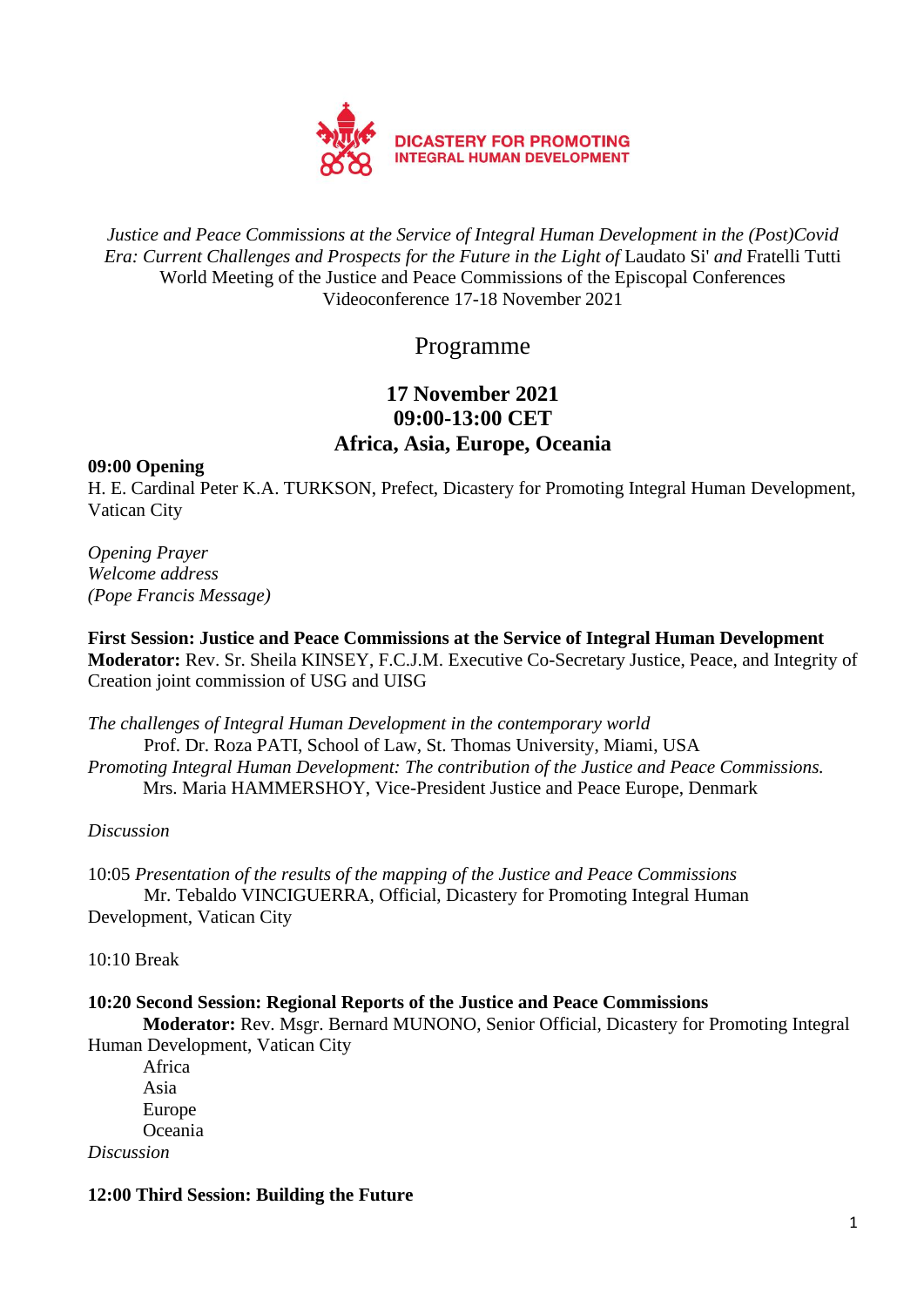

**Moderator:** Rev. Msgr. Segundo TEJADO MUÑOZ, Undersecretary, Dicastery for Promoting Integral Human Development, Vatican City

*Building a worldwide network of Justice and Peace Commissions*

Mr. Michel ROY, Secretary General Justice and Peace France; and former Secretary General of Caritas Internationalis

*Discussion:* Suggestions and proposals from the Justice and Peace Commissions

# **12.50 Conclusion**

## *Vote of Thanks*

Rev. Sr Alessandra SMERILLI, Secretary *ad interim,* Dicastery for Promoting Integral Human Development, Vatican City

# *Concluding Remarks*

H. E. Cardinal Peter K.A. TURKSON, Prefect, Dicastery for Promoting Integral Human Development, Vatican City

## *Final Prayer*

## **18 November 2021 14:00-18:00 CET Latin America, North America, Caribbean**

#### **14:00 Opening**

H. E. Cardinal Peter K.A. TURKSON, Prefect, Dicastery for Promoting Integral Human Development, Vatican City

*Opening Prayer Welcome address (Pope Francis Message)*

**First Session: Justice and Peace Commissions at the Service of Integral Human Development Moderator:** Rev. Sr. Sheila KINSEY, F.C.J.M. Executive Co-Secretary Justice, Peace, and Integrity of Creation joint commission of USG and UISG

*The challenges of integral human development in the contemporary world*

Prof. Dr. Roza PATI, School of Law, St. Thomas University, Miami, USA

*Promoting Integral Human Development: The contribution of the Justice and Peace Commissions*.

Mrs. Maria HAMMERSHOY, Vice-President Justice and Peace Europe, Denmark

# *Discussion*

15:05 *Presentation of the results of the mapping of the Justice and Peace Commissions*